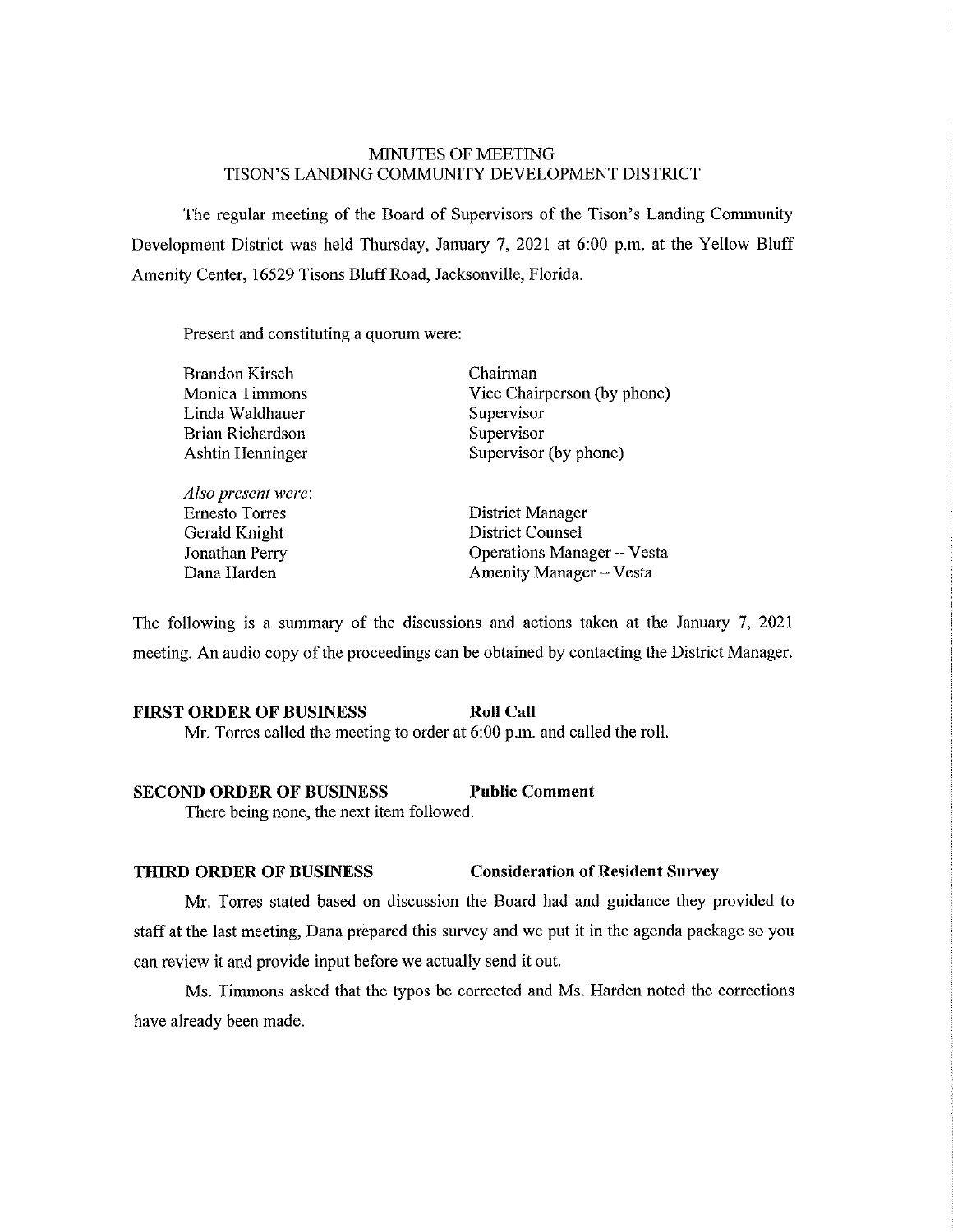Mr. Kirsch asked that question four be elaborated upon to avoid confusion coupled with question number three, such as asking, "Would you like outdoor fitness equipment installed in the field area?".

Ms. Waldhauer asked that the word demolish be substituted with repaired or replaced on question number 11.

Ms. Harden noted there are two additional questions not visible on the copy in the agenda packet; number 12 inquires as to whether the residents would like to have a fountain added to the pond by the amenity center and number 13 allows residents to add any additional suggestions they have. The cost to enroll in the program from which the survey will be sent is \$384.

Ms. Henninger suggested including a disclosure of possible assessment increases for any projects that are initiated.

> On MOTION by Ms. Timmons seconded by Mr. Richardson with all in favor the resident survey was approved in substantial form.

#### **FOURTH ORDER OF BUSINESS Staff Reports**

### **A. District Counsel**

There being nothing to report, the next item followed.

### **B. District Engineer**

There being nothing to report, the next item followed.

#### **C.** District Manager – Consideration of Adjustment to FY21 Meeting Schedule

Mr. Torres presented a revised meeting schedule for Fiscal Year 2021 due to schedule conflicts and asked for the Board's approval.

> On MOTION by Ms. Waldhauer seconded by Mr. Kirsch with all in favor the revised Fiscal Year 2021 meeting schedule was approved.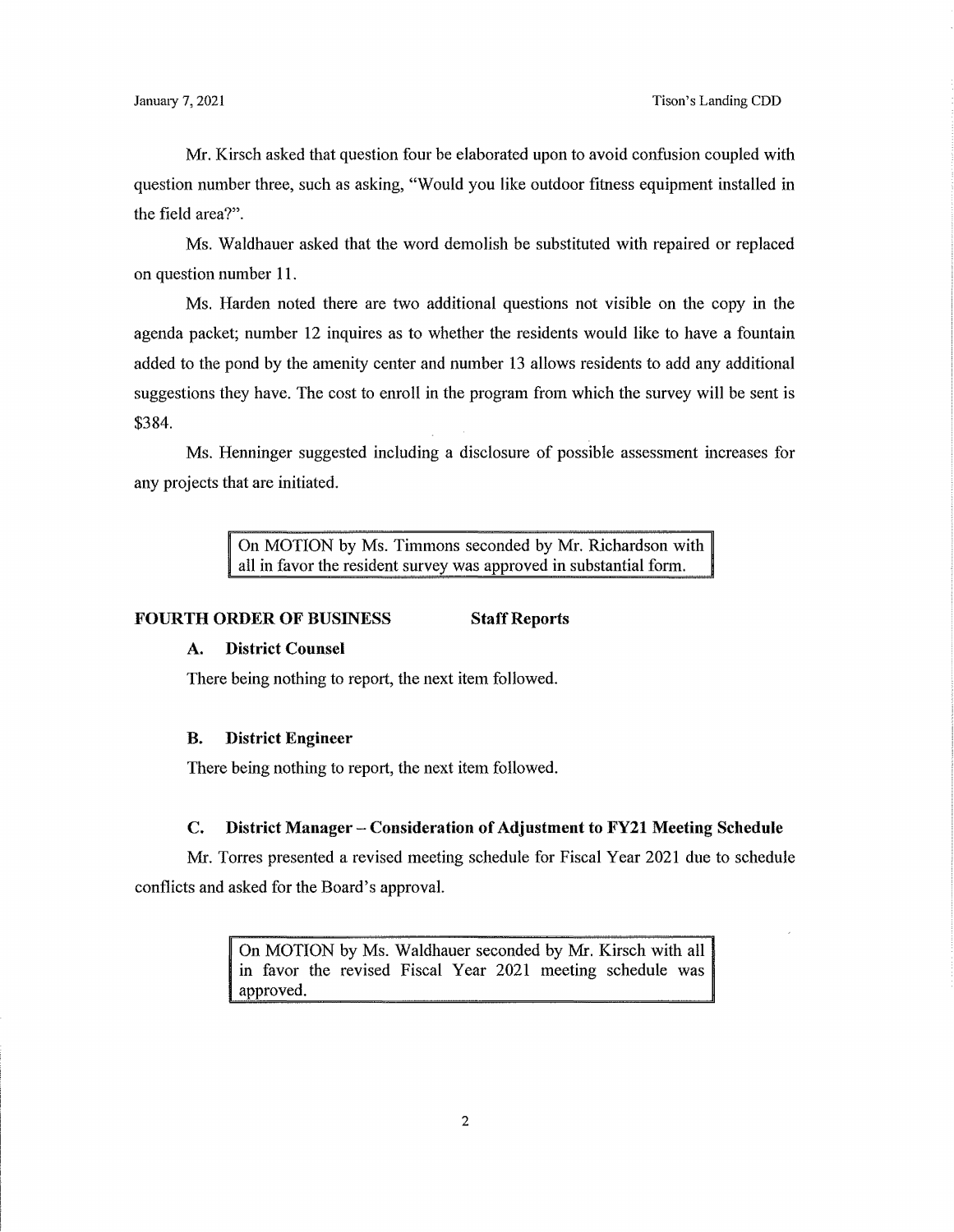## **D. Amenity Manager** - **Memorandum**

Ms. Harden gave a brief overview of her memorandum, a copy of which was included in the agenda package.

### **E. Field Operations Manager**

### 1. **Report**

Mr. Perry gave an overview of the operations report, a copy of which was included in the agenda package.

### **2. Proposals for Pressure Washing**

Mr. Perry presented three bids for pressure washing services, copies of which were included in the agenda package. One of the quotes is for the District to build their own pressure washer to keep onsite.

> On MOTION by Mr. Kirsch seconded by Ms. Waldbauer with all in favor purchasing all the items necessary to build a pressure washing system at an amount not to exceed was approved.

#### **FIFTH ORDER OF BUSINESS Supervisors' Requests** / **Audience Comments**

A resident asked if the increased assessment cost due to any projects undertaken as a result of the resident survey would be disclosed to renters as well.

Mr. Kirsch responded once we get to a dollar figure, the announcement of the proposed increase would be brought up at a meeting and then we would decide if we want to put it on the survey monkey or if we keep it here for public forum and if there is anything that is agreed upon that would be sent out with the annual assessment notice.

A resident stated the only question I had coming in was about the signs because we talked about it last year and nothing got done, but it's on the survey.

Mr. Torres stated yes, it's a costly repair but we're looking at it.

### **Supervisor Requests**

Ms. Timmons stated last Saturday I was walking around and there was trash everywhere around the amenity manager. Dana, if you could just send an email to the residents.

 $\bar{z}$